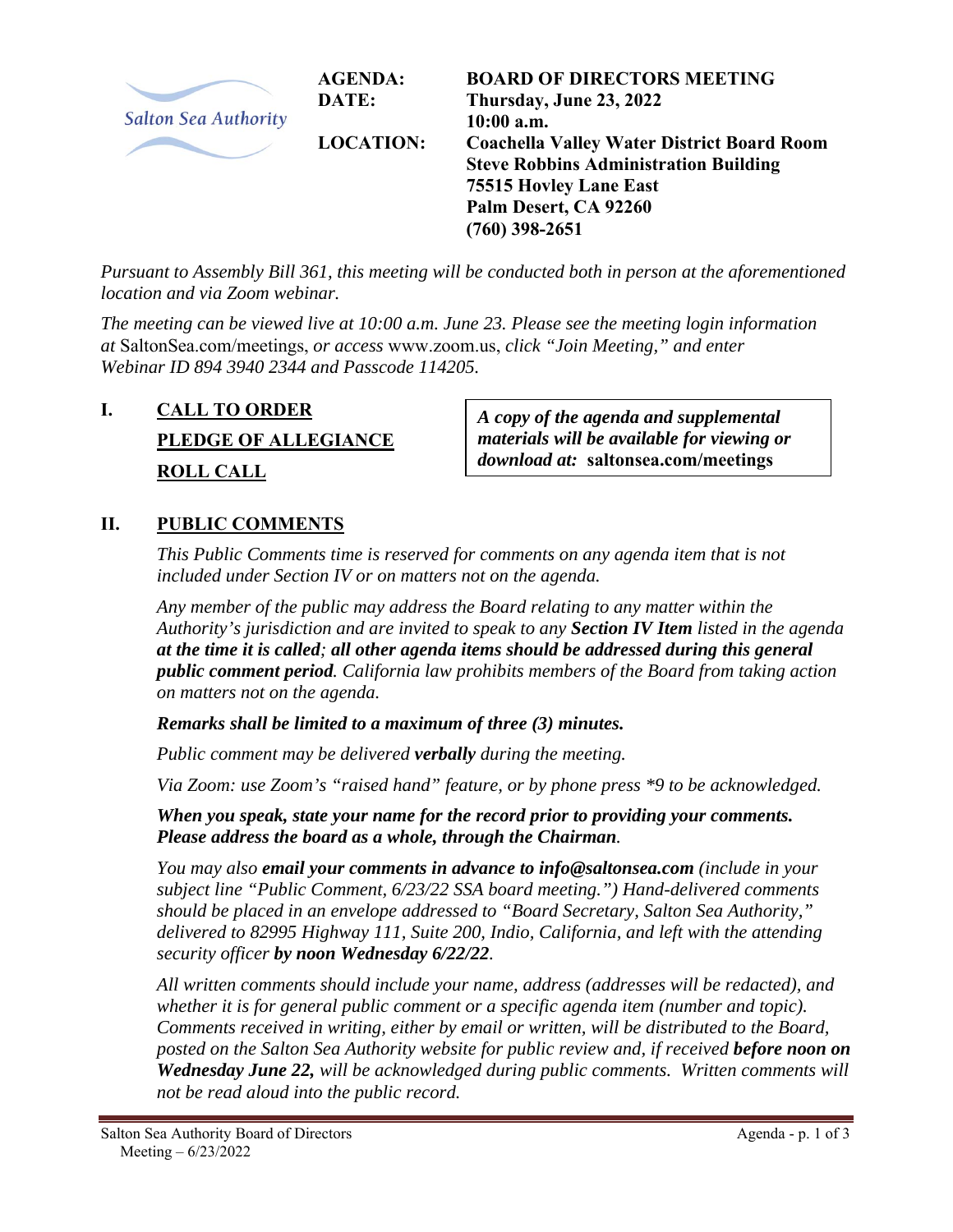## **III. BOARD MEMBER COMMENTS**

*This is a time set aside for members of the Board to share their thoughts and concerns regarding general Authority matters not on the agenda, ask questions of staff, and request that items be added to an agenda at a later date.* 

*The Brown Act expressly prohibits lengthy Board Member discussion of matters not on the agenda. The Board may at its discretion (by 4/5 vote) add items deemed to be an emergency to the agenda in order to engage in public discourse.* 

## **IV. ITEMS FOR BOARD DISCUSSION AND POSSIBLE ACTION**

A. CONSENT CALENDAR – Approve, Receive, and File

- 1. AB 361 Remote Meeting Authorization for June 23, 2022
- 2. Minutes of Salton Sea Authority Board Meeting May 26, 2022
- 3. Warrant Register Ratification for May 2022
- 4. Internal Financial Report for: 7/01/2021 4/30/2022
- B. Update on California Natural Resources Agency Community Outreach Scope of Work
- C. Update on Desert Shores Dust Mitigation and Revitalization Project
- D. Discussion of Colorado River Shortages and Possible Impacts to Salton Sea and Region
- E. SSA Board Consideration of Appointments for FY 2022-2023

Officers of the SSA Board (effective July 1, 2022)

- Election of President of Board
- Election of Vice-President of Board
- Election of Secretary of Board
- Election of Treasurer of Board
- F. Consider Approval of Resolution Updating Signatories on SSA's Bank Account
	- Pacific Western Bank

#### **V. REPORTS**

A. Federal

- 1. Federal Activities Lisa Moore Lehman, Partner, Cultivating Conservation
- 2. US Bureau of Reclamation Jeremy Brooks, PMP, Site Development Coordinator, Bureau of Reclamation Multi-Species Conservation Program
- B. State
	- 1. State Advocacy Report Oracio Gonzalez, Principal, Ollin Strategies
	- 2. State of California Mr. Miguel Hernandez, Public Affairs Officer, California Natural Resources Agency